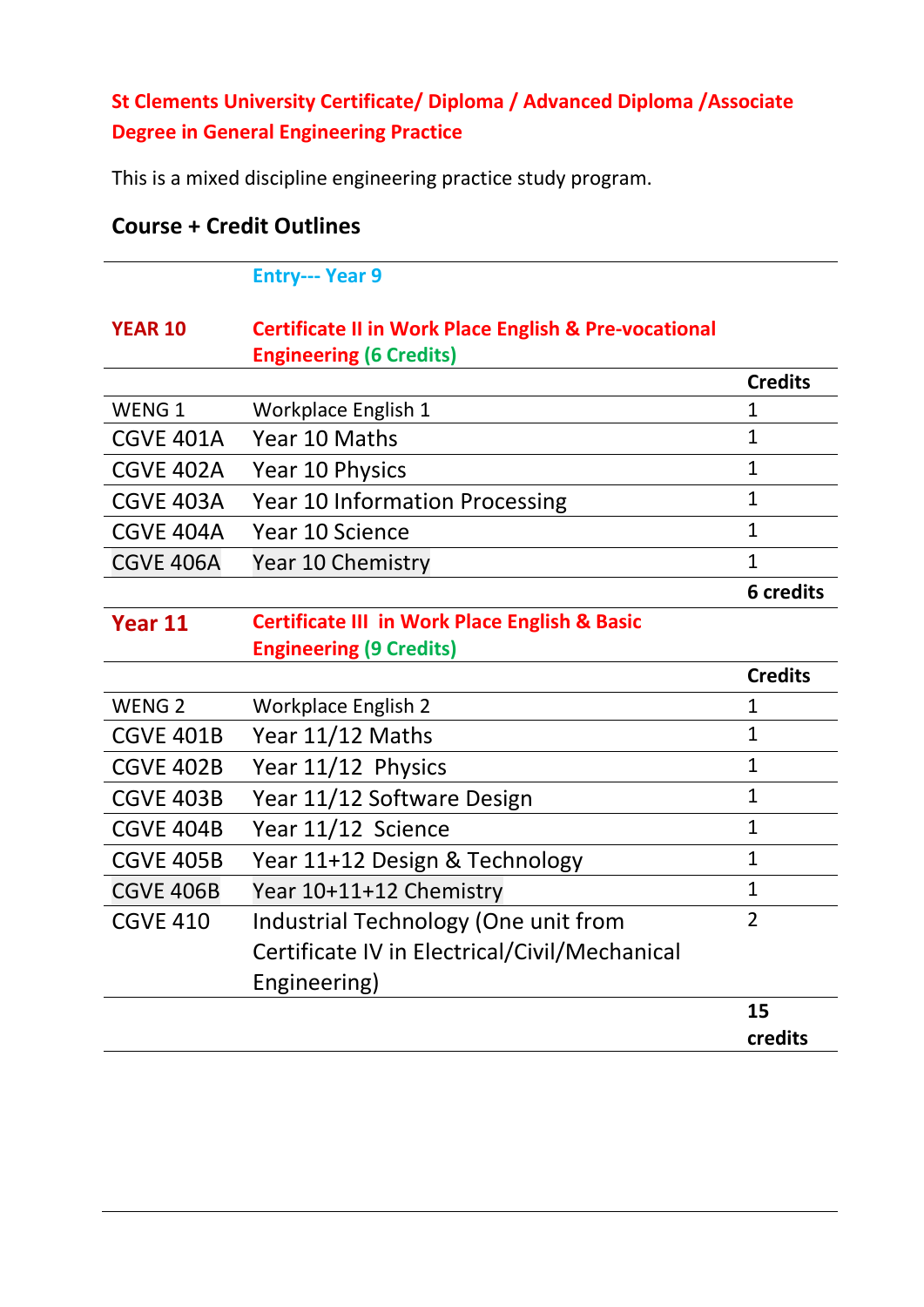| Year 12            | <b>Certificate IV in Work Place English &amp; General</b>                                                                                                                                                                                                                        |                   |
|--------------------|----------------------------------------------------------------------------------------------------------------------------------------------------------------------------------------------------------------------------------------------------------------------------------|-------------------|
|                    | <b>Engineering Practice (15 Credits)</b>                                                                                                                                                                                                                                         |                   |
|                    |                                                                                                                                                                                                                                                                                  | <b>Credits</b>    |
| WENG <sub>3</sub>  | Workplace English 3                                                                                                                                                                                                                                                              | 1                 |
| GE <sub>6</sub>    | <b>Occupational Health &amp; Safety</b>                                                                                                                                                                                                                                          | $\overline{2}$    |
| IE <sub>6</sub>    | Principle of Electricity                                                                                                                                                                                                                                                         | $\overline{2}$    |
|                    | PLUS any 4 units or more from the following group                                                                                                                                                                                                                                |                   |
| GE1                | <b>Electrical Wiring (EE)</b>                                                                                                                                                                                                                                                    | $\overline{2}$    |
| GE8                | Electronics (EE)                                                                                                                                                                                                                                                                 | $\overline{2}$    |
| <b>GE13</b>        | Principle of Engine (ME)                                                                                                                                                                                                                                                         | $\overline{2}$    |
| <b>GE14</b>        | Fitting & Machining (ME)                                                                                                                                                                                                                                                         | $\overline{2}$    |
| GE16               | Engineering Drawing I (EE/CE/ME)                                                                                                                                                                                                                                                 | $\overline{2}$    |
| GE19               | Computer Programming (EE/CE/ME)                                                                                                                                                                                                                                                  | $\overline{2}$    |
| <b>GE22</b>        | Painting & Decoration (CE)                                                                                                                                                                                                                                                       | $\overline{2}$    |
| <b>GE27</b>        | Machine Principle(ME)                                                                                                                                                                                                                                                            | $\overline{2}$    |
| <b>GE30</b>        | Bricklaying (CE)                                                                                                                                                                                                                                                                 | $\overline{2}$    |
| GE31               | Sprouting & Guttering (CE)                                                                                                                                                                                                                                                       | $\overline{2}$    |
| IE9                | <b>Basic Building Construction (CE)</b>                                                                                                                                                                                                                                          | $\overline{2}$    |
|                    | Credit Transfer from Certificate III in Work Place<br><b>English &amp; Basic Engineering</b>                                                                                                                                                                                     | $\overline{2}$    |
|                    |                                                                                                                                                                                                                                                                                  | <b>15 Credits</b> |
| <b>Award Rule-</b> | If all elective are selected from EE units CIV in Work<br>$\bullet$<br>place English & Electrical Engineering Practice will be<br>award. As for CE & ME.<br>If the electives are selected from mixed discipline, CIV<br>٠<br>in Workplace English & General Engineering Practice |                   |

will be awarded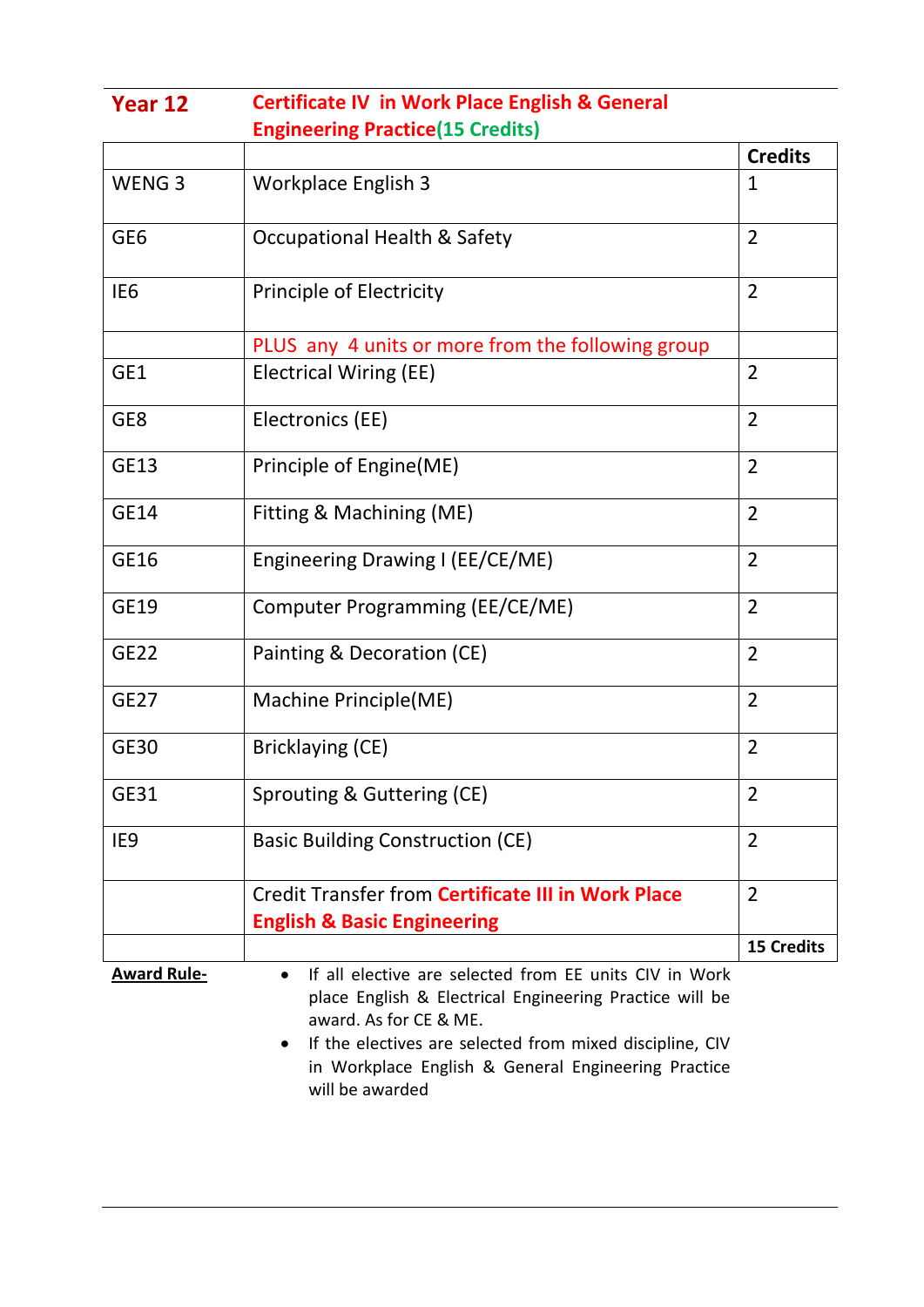| Year 1 After       | <b>Diploma in General Engineering Practice</b>                                                                                                                                      | <b>Credits</b>    |
|--------------------|-------------------------------------------------------------------------------------------------------------------------------------------------------------------------------------|-------------------|
| Year 12            | 30 credits                                                                                                                                                                          |                   |
| IE1                | <b>Engineering Mathematics</b>                                                                                                                                                      | $\overline{2}$    |
| IE <sub>2</sub>    | <b>Engineering Physics</b>                                                                                                                                                          | $\overline{2}$    |
| IE <sub>3</sub>    | <b>Material Science</b>                                                                                                                                                             | $\overline{2}$    |
| <b>IE13</b>        | Workshop                                                                                                                                                                            | $\overline{2}$    |
| <b>IE15</b>        | Advanced Engineering Design & Project Work                                                                                                                                          | $\overline{2}$    |
|                    | PLUS any 4 units or more from the following group                                                                                                                                   |                   |
| GE <sub>2</sub>    | <b>Electrical Machine (EE)</b>                                                                                                                                                      | 5                 |
| GE3                | Electrical Distribution (EE)                                                                                                                                                        | 5                 |
| GE4                | Power System Operation (EE)                                                                                                                                                         | 5                 |
| GE9                | Process Control (EE/ME)                                                                                                                                                             | 5                 |
| <b>GE15</b>        | <b>Building Construction (CE)</b>                                                                                                                                                   | 5                 |
| <b>GE18</b>        | Air-conditioning & Refrigeration (ME)                                                                                                                                               | 5                 |
| <b>GE20</b>        | <b>Computer Networking (EE)</b>                                                                                                                                                     | 5                 |
| GE21               | Welding (ME)                                                                                                                                                                        | 5                 |
| <b>GE25</b>        | Surveying (CE)                                                                                                                                                                      | 5                 |
| <b>GE28</b>        | Hydraulic (CE/ME)                                                                                                                                                                   | 5                 |
| <b>GE29</b>        | Materials & Corrosion Prevention (CE/ME)                                                                                                                                            | 5                 |
|                    | <b>Workplace Assessment Units</b>                                                                                                                                                   |                   |
|                    | (Only based on previous work experiences)                                                                                                                                           |                   |
| <b>IE11</b>        | <b>Electrical &amp; Mechanical Engineering Work Experience</b>                                                                                                                      | 5                 |
| <b>IE12</b>        | Civil Engineering Work Experience                                                                                                                                                   | 5                 |
|                    |                                                                                                                                                                                     | <b>30 Credits</b> |
| <b>Award Rule-</b> | If 4 electives are selected from EE units Dip in Electrical<br>٠<br>Engineering Practice will be award. As for CE & ME.<br>If the electives are selected from mixed discipline. Din |                   |

 If the electives are selected from mixed discipline, Dip in General Engineering Practice will be awarded